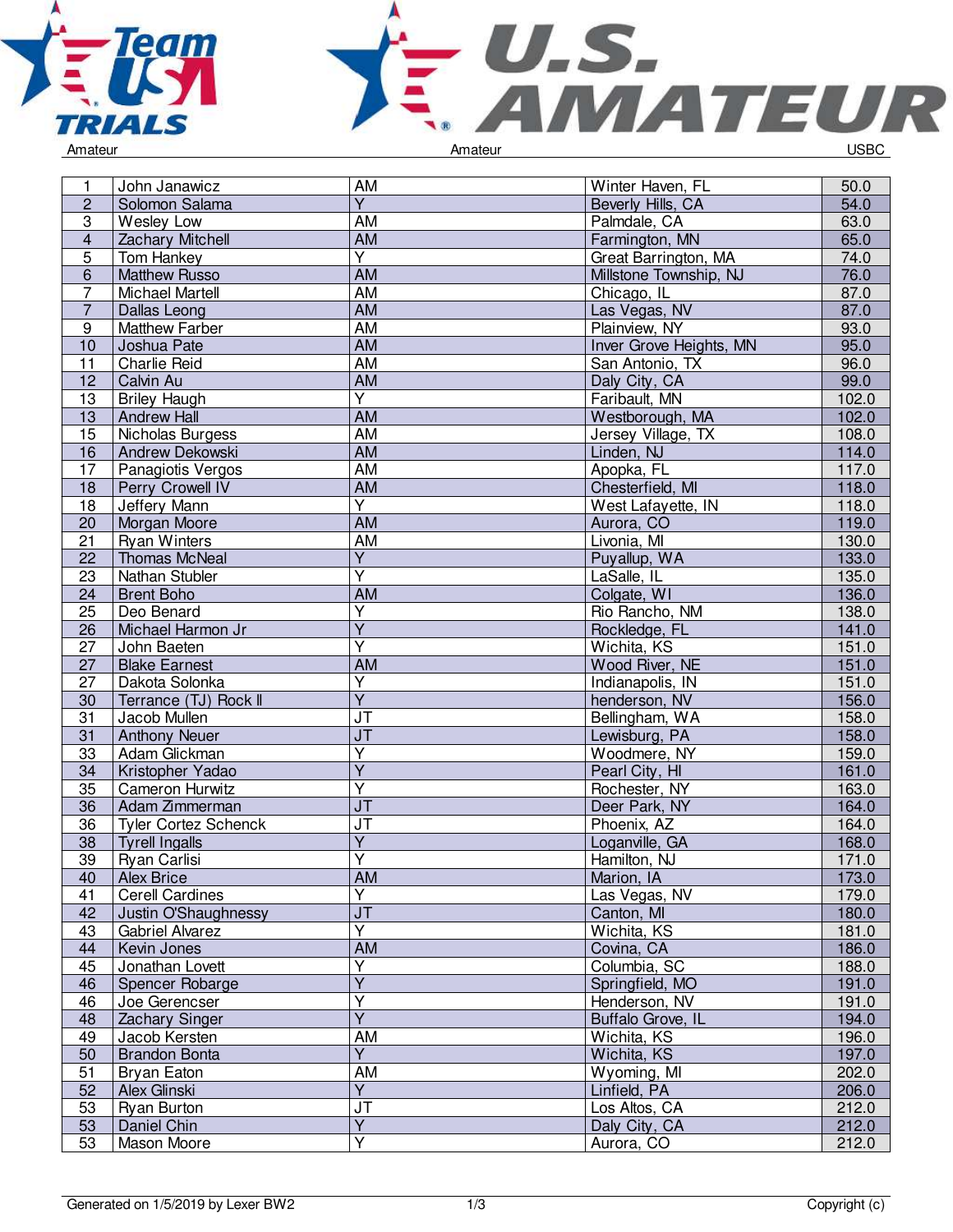



| 56              | Alex Aguirre                  | Y                       | Tracy, CA             | 226.0 |
|-----------------|-------------------------------|-------------------------|-----------------------|-------|
| 56              | David Hooper Jr               | Υ                       | Greenville, SC        | 226.0 |
| 56              | Kai Yamada                    | $\overline{Y}$          | Kaneohe, HI           | 226.0 |
| 59              | Jordan Bryant                 | AM                      | Detroit, MI           | 231.0 |
| 60              | James Wakefield Jr            | AM                      | Orangevale, CA        | 233.0 |
| 60              | Logan Williams                | AM                      | Anchorage, AK         | 233.0 |
| 62              | Kennon Mcfalls                | <b>AM</b>               | Belmont, NC           | 236.0 |
| 62              | Nicholas Postag               | $\overline{Y}$          | Pleasanton, CA        | 236.0 |
| 64              | Alexander Sorge               | $\overline{Y}$          | Monmouth Junction, NJ | 237.0 |
| 65              | <b>Timothy Gruendler</b>      | AM                      | St. Louis, MO         | 240.0 |
| 66              | <b>Brandon Dodge</b>          | $\overline{Y}$          | North Bend, NE        | 242.0 |
| 67              | Connor Egan                   | Υ                       | East Northport, NY    | 243.0 |
| 67              | Ryan Kendall                  | AM                      | Wichita, KS           | 243.0 |
| 69              | <b>Trent Mitchell</b>         | AM                      | Chicago, IL           | 245.0 |
| 69              | Kasey Uyesugi                 | AM                      | San Jose, CA          | 245.0 |
| $\overline{71}$ | Dean Vargo                    | Ÿ                       | Richmond Heights, OH  | 246.0 |
| $\overline{71}$ | David Northouse               | <b>AM</b>               | Byron Center, MI      | 246.0 |
| 73              | Joshua Ross                   | <b>AM</b>               | Schenectady, NY       | 250.0 |
| 74              | Hunter Kempton                | $\overline{Y}$          | Harrogate, TN         | 251.0 |
| 75              | Anthony Veney                 | <b>AM</b>               | San Antonio, TX       | 253.0 |
| 76              | Alec Dudley                   | $\overline{Y}$          | Anchorage, AK         | 255.0 |
| 76              | <b>Drew Sacks</b>             | Υ                       | Vandalia, OH          | 255.0 |
| 78              | Bryan Manno                   | AM                      | Singer Island, FL     | 256.0 |
| 79              | <b>Wyatt Smith</b>            | $\overline{\mathsf{Y}}$ | Cape Coral, FL        | 257.0 |
| 79              | Parker Johnson                | <b>AM</b>               | Converse, TX          | 257.0 |
| 81              | Francis Vitelli III           | Ÿ                       | Annandale, NJ         | 258.0 |
| 82              | Darwin Wimer                  | <b>AM</b>               | Mesquite, NV          | 259.0 |
| 83              | Kevin Fischer                 | Ÿ                       | Winter Park, FL       | 264.0 |
| 84              | Jacob Nimtz                   | <b>AM</b>               | Loves Park, IL        | 265.0 |
| 85              | Hunter Machin                 | $\overline{Y}$          | Dundalk, MD           | 269.0 |
| 86              | <b>Chase Benites</b>          | AM                      | Wyoming, MI           | 288.0 |
| 86              | Matthew Santos                | AM                      | Broomfield, CO        | 288.0 |
| 88              | <b>Austin Schultz</b>         | $\overline{Y}$          | Valparaiso, IN        | 289.0 |
| 89              | Mick Eaton                    | AM                      | Wyoming, MI           | 290.0 |
| 89              | Ken Hayase-Fong               | AM                      | Layton, UT            | 290.0 |
| 91              | <b>Bryce Takenaka</b>         | Ÿ                       | Honolulu, HI          | 291.0 |
| 92              | Jacob Klein                   | <b>AM</b>               | East Islip, NY        | 294.0 |
| 93              | Joseph Grondin                | <b>AM</b>               | San Pedro, CA         | 296.0 |
| 93              | Marc Gonzalez                 | AM                      | Chicago, IL           | 296.0 |
| 93              | <b>Bryan Hahlen</b>           | <b>AM</b>               | Greenwood, SC         | 296.0 |
| 96              | Allex Zieg                    | $\overline{Y}$          | Placentia, CA         | 297.0 |
| 96              | <b>Hunter Sanders</b>         | AM                      | Andover, MN           | 297.0 |
| 98              | Matthew Frei-Funk             | AM                      | Mount Laurel, NJ      | 299.0 |
| 98              | <b>Patrick Phillips</b>       | Υ                       | Roseboro, NC          | 299.0 |
| 100             | Michael Duran                 | <b>AM</b>               | Banning, CA           | 301.0 |
| 101             | Nick DeCesaro                 | $\overline{\mathsf{Y}}$ | Kenosha, WI           | 309.0 |
| 101             | <b>Julian Michael Salinas</b> | $\overline{Y}$          | Richmond, TX          | 309.0 |
| 103             | Gael Egana                    | $\overline{Y}$          | Chula Vista, CA       | 314.0 |
| 103             | Justin Larson                 | $\overline{Y}$          | Fairport, NY          | 314.0 |
| 105             | Andrew Cannuli                | AM                      | Moorestown, NJ        | 319.0 |
| 106             | Jacob Gill                    | AM                      | Albuquerque, NM       | 322.0 |
| 107             | Austin Aude                   | AM                      | Lincoln, NE           | 323.0 |
| 108             | <b>Avery Wolf</b>             | $\overline{Y}$          | Skokie, IL            | 324.0 |
| 109             | Nicholas Sommer               | Υ                       | Roscoe, IL            | 328.0 |
| 110             | <b>Matthew Stephens</b>       | <b>AM</b>               | Houston, TX           | 329.0 |